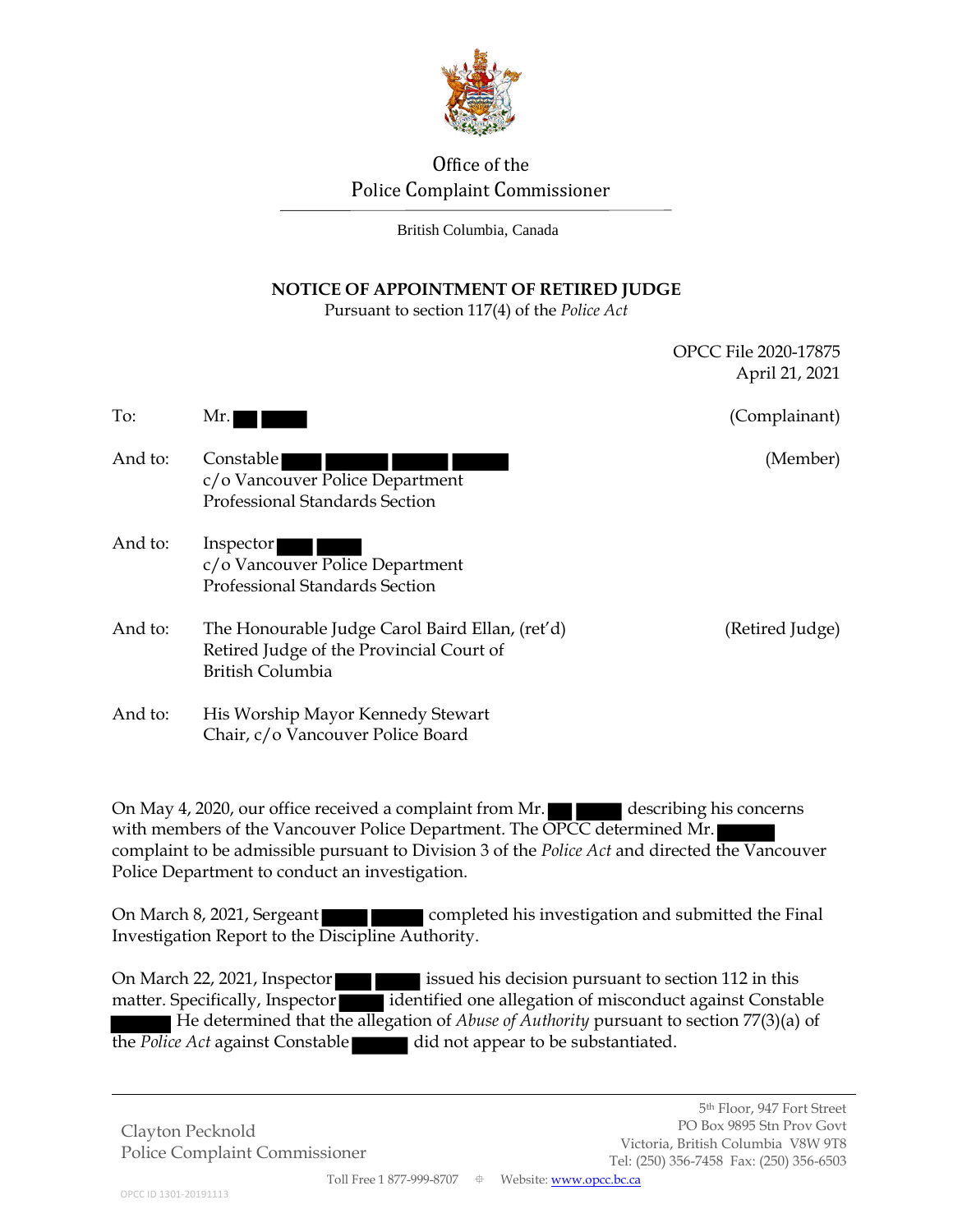Page 2 April 21, 2021 OPCC 2020-17875

Pursuant to section 117(1) of the *Police Act*, having reviewed the allegation and the alleged conduct in its entirety, I consider that there is a reasonable basis to believe that the decision of the Discipline Authority is incorrect.

### **Background**

Mr. was stopped on May 4, 2020, by Constable while walking near Constable **and advised Mr.** That he was being detained for a drug investigation and Mr. provided his first name to Constable Constable handcuffed and searched Mr. The search including a pat-down of Mr. looking into Mr. pants pocket, opening his wallet, obtaining his identification, and querying him on CPIC. Sergeant took two photographs of Mr. without his consent while he was handcuffed, and Mr. was released.

#### **DA Decision**

Inspector found that Constable had reasonable suspicion that Mr. was involved in unlawful drug activity and lawfully detained Mr.

Inspector **further found that Constable had reasonable suspicion to believe that** Mr. might possess a weapon. In assessing the search, Inspector relied on *R v Crocker*, 2009 BCCA 38 in support of the search of Mr. wallet for officer safety. Inspector **found that once Constable located Mr.** identification during that search, he was not required to ignore it.

Inspector the assessed whether the overall conduct, including the search, was oppressive, and found that it was not.

#### **OPCC Decision, Section 117 of the** *Police Act*

Based on the evidence in the Final Investigation Report, it is my view that the detention and search of Mr. violated his Charter rights against arbitrary detention and unreasonable search or seizure.

With respect to the Discipline Authority's analysis of the detention and search, I am of the view that he erred in relying on the definition of oppressive conduct from judicial precedent that did not consider the provisions of the *Police Act,* rather than by applying the test for Abuse of Authority pursuant to section 77(3)(a)(ii)(B) of the *Police Act*, which is detaining or searching any person without good and sufficient cause.

I am also of the view that the Discipline Authority erred in relying on *R v Crocker* to support the search, specifically, that the officers had concerns that there might be weapons in the wallet. In their evidence, the members articulated no safety concerns in relation to the wallet, including the potential that there might be weapons contained therein.

Therefore, pursuant to section 117(4) of the *Police Act* and based on a recommendation from the Associate Chief Justice of the Supreme Court of British Columbia, I am appointing Carol Baird

> Office of the Police Complaint Commissioner

> > British Columbia, Canada